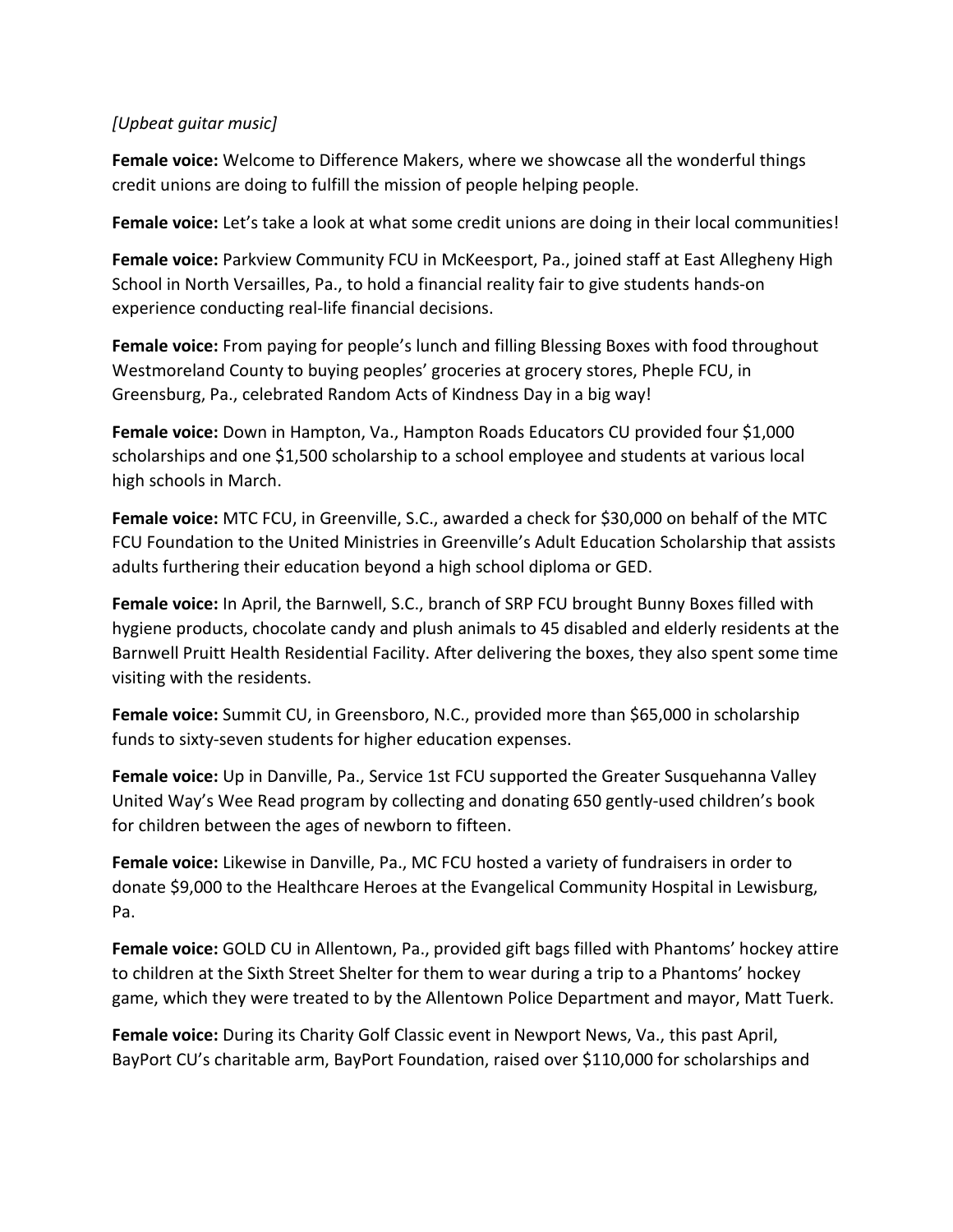grants to support financial literacy and provide assistance in family health and wellness and emergency situations.

**Female voice:** Also in Newport News, Va., Langley FCU's charitable arm, Langley for Families Foundation, donated \$222,000 to 32 different organizations during their first giving cycle of the year.

**Female voice:** Down in Jacksonville, N.C., Marine FCU raised \$35,000 during its 28th Annual Charity Golf Tournament in April to benefit Hope For The Warriors and United Way of Onlsow County.

**Female voice:** For its 12th annual scholarship program, South Carolina FCU, in North Charleston, S.C., awarded a total of \$45,000 in scholarship funds to nine students for collegerelated expenses.

**Female voice:** Congratulations and thank you to all the credit unions mentioned today. Great Job! You are difference makers!

**Female voice:** And here at home, Vizo Financial, together with our generous member credit unions, raised \$63,573 for the Ukrainian Credit Union Displacement Fund to support credit unions and people in need in Ukraine. Additionally, in April, over a dozen employees spent time sorting food and packing boxes for Pennsylvania Food Bank in Harrisburg, Pa., which serves 27 counties and feeds over 152,000 people in need each month.

**Female voice:** We also invite credit unions from across the country to join us in supporting CU4Kids and CMN Hospitals at our 9<sup>th</sup> annual Hot Dog Eating contest on July 20. Visit our website, vfccu.org to get all the details and register.

**Female voice:** Thank you to all of these credit unions for their incredible community impact. And don't forget to share your stories with us at [differencemakers@vfccu.org,](mailto:differencemakers@vfccu.org) so that we can showcase them in a future episode!

**Female voice:** Credit Unions ARE Difference Makers!

*White screen with blue, red and green paint splashing together to form Vizo Financial logo. Logo fades to a green Vizo Financial logo 'V', a red heart and the words, "CUs" in green on a light gray background. Dark gray words appear underneath that read, 'A Vizo Financial Production'*

*Logo fades out and disclaimer text appears on screen.*

*Disclaimer says: "The content expressed in this video is the copyright of Vizo Financial Corporate Credit Union and is provided as general information. If you wish to apply the information, concepts or ideas contained in this video, you are taking full responsibility for your actions. Neither Vizo Financial Corporate Credit Union, the Writers, nor the Actors shall in any event be liable to any party for any direct,*  indirect, implied, punitive, special, incidental or consequential damages arising directly or indirectly from